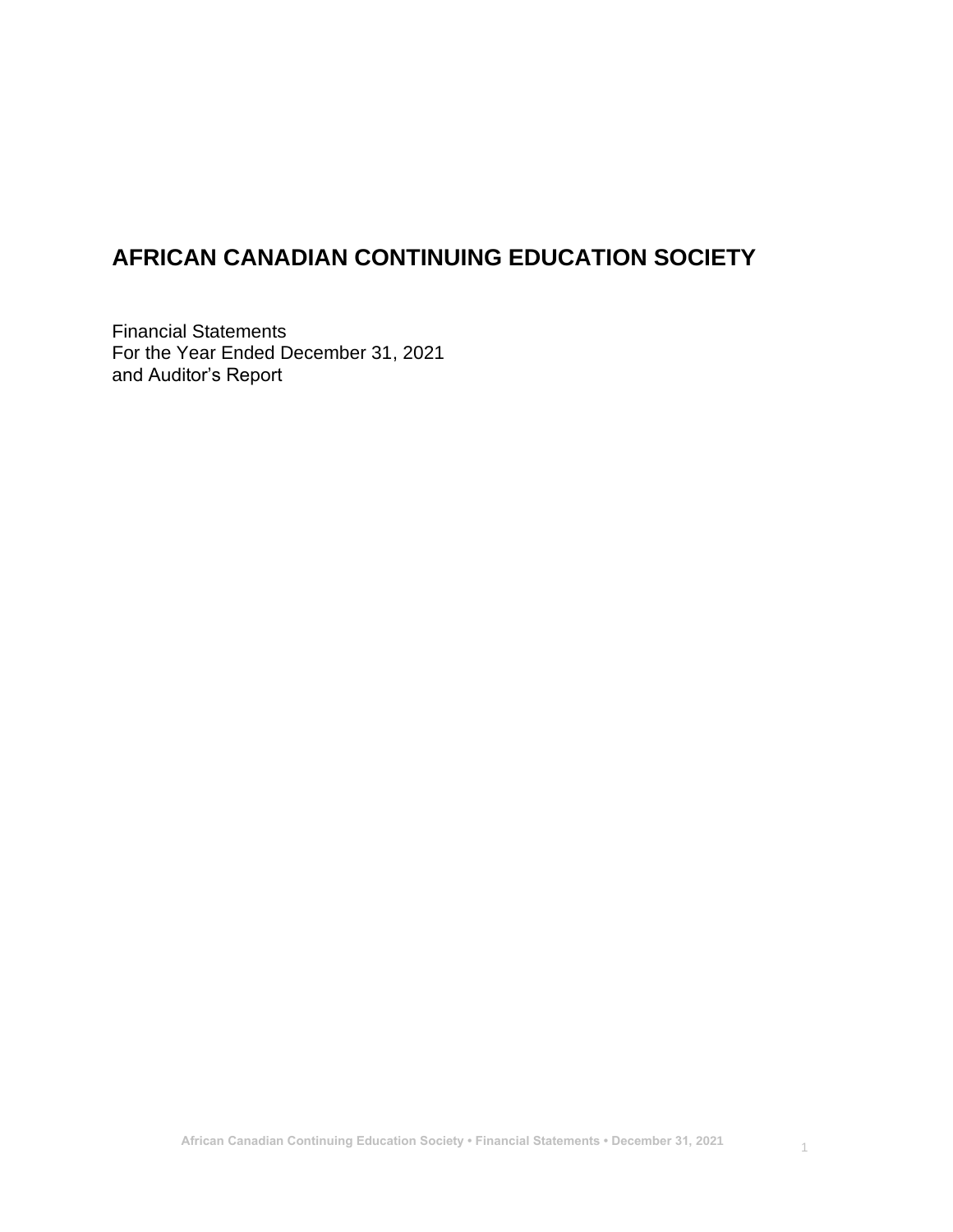

#### **INDEPENDENT AUDITOR'S REPORT**

To the Directors of African Canadian Continuing Education Society

#### **Qualified Opinion**

We have audited the financial statements of African Canadian Continuing Education Society (the "Society"), which comprise the statement of financial position as at December 31, 2021, the statement of operations and changes in net assets and statement of cash flows for the year then ended, and notes to the financial statements, including a summary of significant accounting policies.

In our opinion, except for the possible effects of the matter described in the *Basis for Qualified Opinion* section of our report, the accompanying financial statements present fairly, in all material respects, the financial position of the Society as at December 31, 2021, and its financial performance and its cash flows for the year then ended in accordance with Canadian Accounting Standards for Not-for-Profit Organizations, applied, as required by the *Societies Act, British Columbia*, on a basis consistent with the previous year.

#### **Basis for Qualified Opinion**

In common with many non-profit organizations, the Society derives revenue from donations, the completeness of which is not susceptible to satisfactory audit verification. Accordingly, our verification of these revenues was limited to the amounts included in the records of the Society and we were not able to determine whether any adjustments might be necessary to revenues, excess of revenue over expenditure, assets and net assets.

We conducted our audit in accordance with Canadian generally accepted auditing standards. Our responsibilities under those standards are further described in the *Auditor's Responsibilities for the Audit of the Financial Statements* section of our report. We are independent of the Society in accordance with the ethical requirements that are relevant to our audit of the financial statements in Canada, and we have fulfilled our other ethical responsibilities in accordance with these requirements. We believe that the audit evidence we have obtained is sufficient and appropriate to provide a basis for our opinion.

#### **Responsibilities of Management and Those Charged with Governance for the Financial Statements**

Management is responsible for the preparation and fair presentation of the financial statements in accordance with Canadian Accounting Standards for Not-for-Profit Organizations, and for such internal control as management determines is necessary to enable the preparation of financial statements that are free from material misstatement, whether due to fraud or error.

In preparing the financial statements, management is responsible for assessing the Society's ability to continue as a going concern, disclosing, as applicable, matters related to going concern and using the going concern basis of accounting unless management either intends to liquidate the Society or to cease operations, or has no realistic alternative but to do so.

Those charged with governance are responsible for overseeing the Society's financial reporting process.

#### **Auditor's Responsibilities for the Audit of the Financial Statements**

Our objectives are to obtain reasonable assurance about whether the financial statements as a whole are free from material misstatement, whether due to fraud or error, and to issue an auditor's report that includes our opinion. Reasonable assurance is a high level of assurance, but is not a guarantee that an audit conducted in accordance with Canadian generally accepted auditing standards will always detect a material misstatement when it exists. Misstatements can arise from fraud or error and are considered material if, individually or in the aggregate, they could reasonably be expected to influence the economic decisions of users taken on the basis of these financial statements.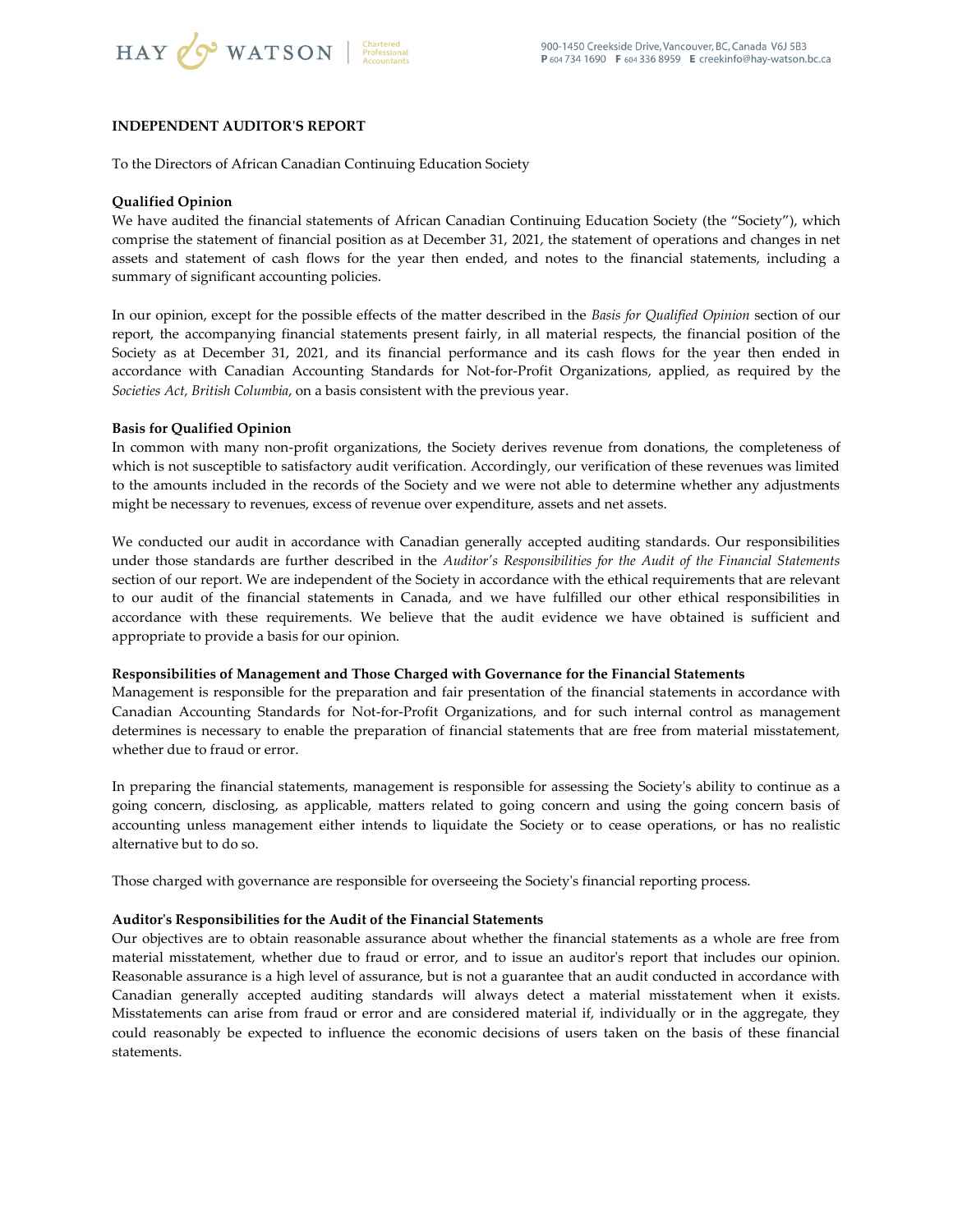As part of an audit in accordance with Canadian generally accepted auditing standards, we exercise professional judgment and maintain professional skepticism throughout the audit. We also:

- Identify and assess the risks of material misstatement of the financial statements, whether due to fraud or error, design and perform audit procedures responsive to those risks, and obtain audit evidence that is sufficient and appropriate to provide a basis for our opinion. The risk of not detecting a material misstatement resulting from fraud is higher than for one resulting from error, as fraud may involve collusion, forgery, intentional omissions, misrepresentations, or the override of internal control.
- Obtain an understanding of internal control relevant to the audit in order to design audit procedures that are appropriate in the circumstances, but not for the purpose of expressing an opinion on the effectiveness of the Society's internal control.
- Evaluate the appropriateness of accounting policies used and the reasonableness of accounting estimates and related disclosures made by management.
- Conclude on the appropriateness of management's use of the going concern basis of accounting and, based on the audit evidence obtained, whether a material uncertainty exists related to events or conditions that may cast significant doubt on the Society's ability to continue as a going concern. If we conclude that a material uncertainty exists, we are required to draw attention in our auditor's report to the related disclosures in the financial statements or, if such disclosures are inadequate, to modify our opinion. Our conclusions are based on the audit evidence obtained up to the date of our auditor's report. However, future events or conditions may cause the Society to cease to continue as a going concern.
- Evaluate the overall presentation, structure and content of the financial statements, including the disclosures, and whether the financial statements represent the underlying transactions and events in a manner that achieves fair presentation.

We communicate with those charged with governance regarding, among other matters, the planned scope and timing of the audit and significant audit findings, including any significant deficiencies in internal control that we identify during our audit.

Lay + Watson

Chartered Professional Accountants Vancouver, B.C. May 5, 2022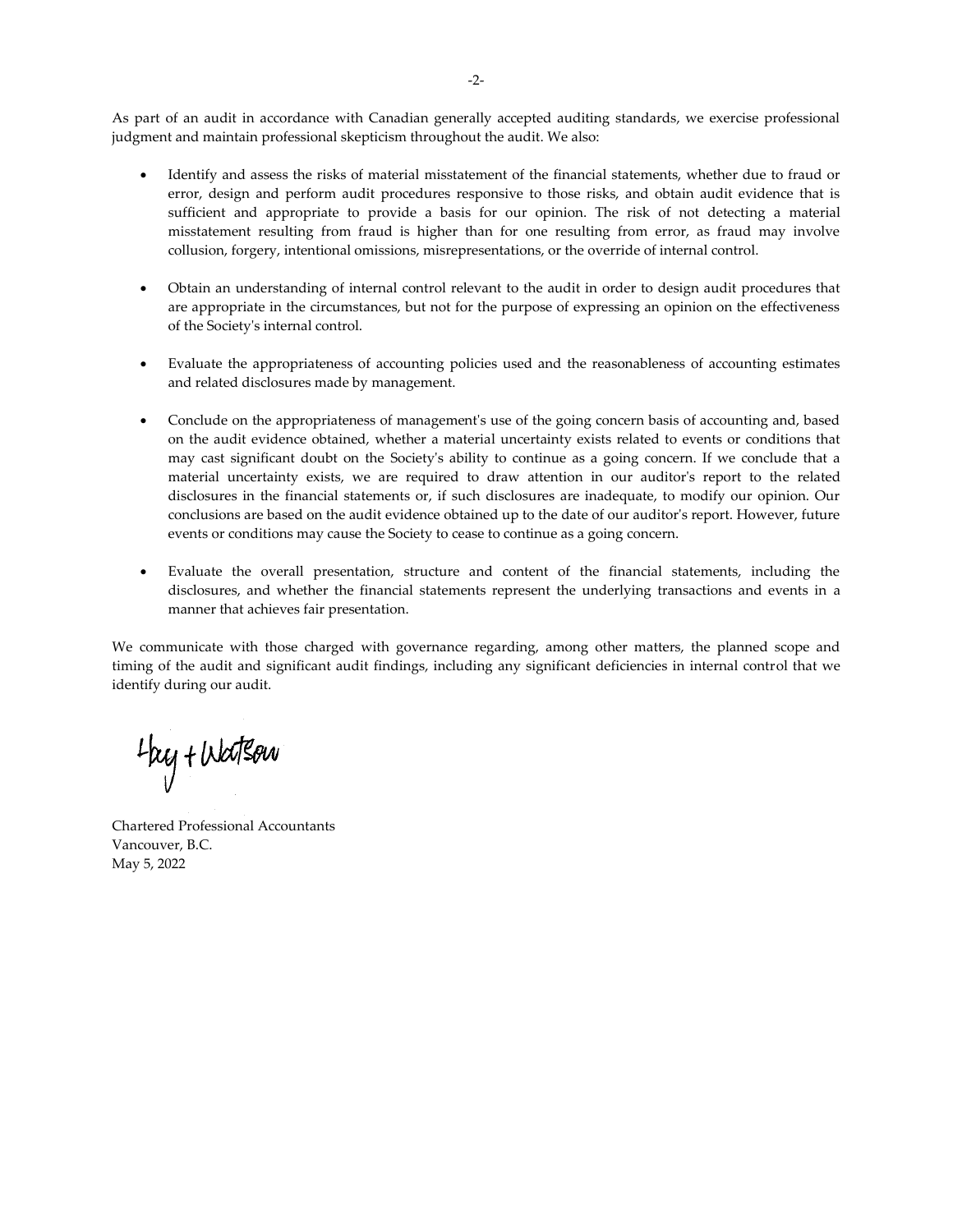Statement of Financial Position As at December 31, 2021

|                                                        | 2021          |               | 2020    |
|--------------------------------------------------------|---------------|---------------|---------|
| <b>ASSETS</b>                                          |               |               |         |
| <b>Current</b>                                         |               |               |         |
| Cash and cash equivalents                              | \$<br>73,676  | S.            | 71,953  |
| <b>GST</b> receivable                                  | 1,643         |               | 440     |
| Donations receivable                                   | 23,233        |               | 55,377  |
| Prepaid expenses                                       | 204           |               | 204     |
|                                                        | 98,756        |               | 127,974 |
|                                                        |               |               |         |
| <b>Property and equipment (Note 4)</b>                 | 2,372         |               | 1,448   |
| <b>Receivable from ACCES Foundation (Note 5)</b>       | 30,000        |               | 30,000  |
|                                                        |               |               |         |
|                                                        | \$<br>131,128 | $\mathcal{L}$ | 159,422 |
|                                                        |               |               |         |
| <b>LIABILITIES</b>                                     |               |               |         |
| <b>Current</b>                                         |               |               |         |
| Accounts payable and accrued liabilities               | \$<br>12,862  | S             | 44,008  |
|                                                        |               |               |         |
| <b>Canada Emergency Business Account Ioan (Note 6)</b> | 40,000        |               | 30,000  |
|                                                        | 52,862        |               | 74,008  |
|                                                        |               |               |         |
| <b>NET ASSETS</b>                                      | 78,266        |               | 85,414  |
|                                                        |               |               |         |
|                                                        | \$<br>131,128 | $\frac{1}{2}$ | 159,422 |

The accompanying notes are an integral part of these financial statements.

**APPROVED BY THE BOARD Director**<br>
Director FRANCIL Director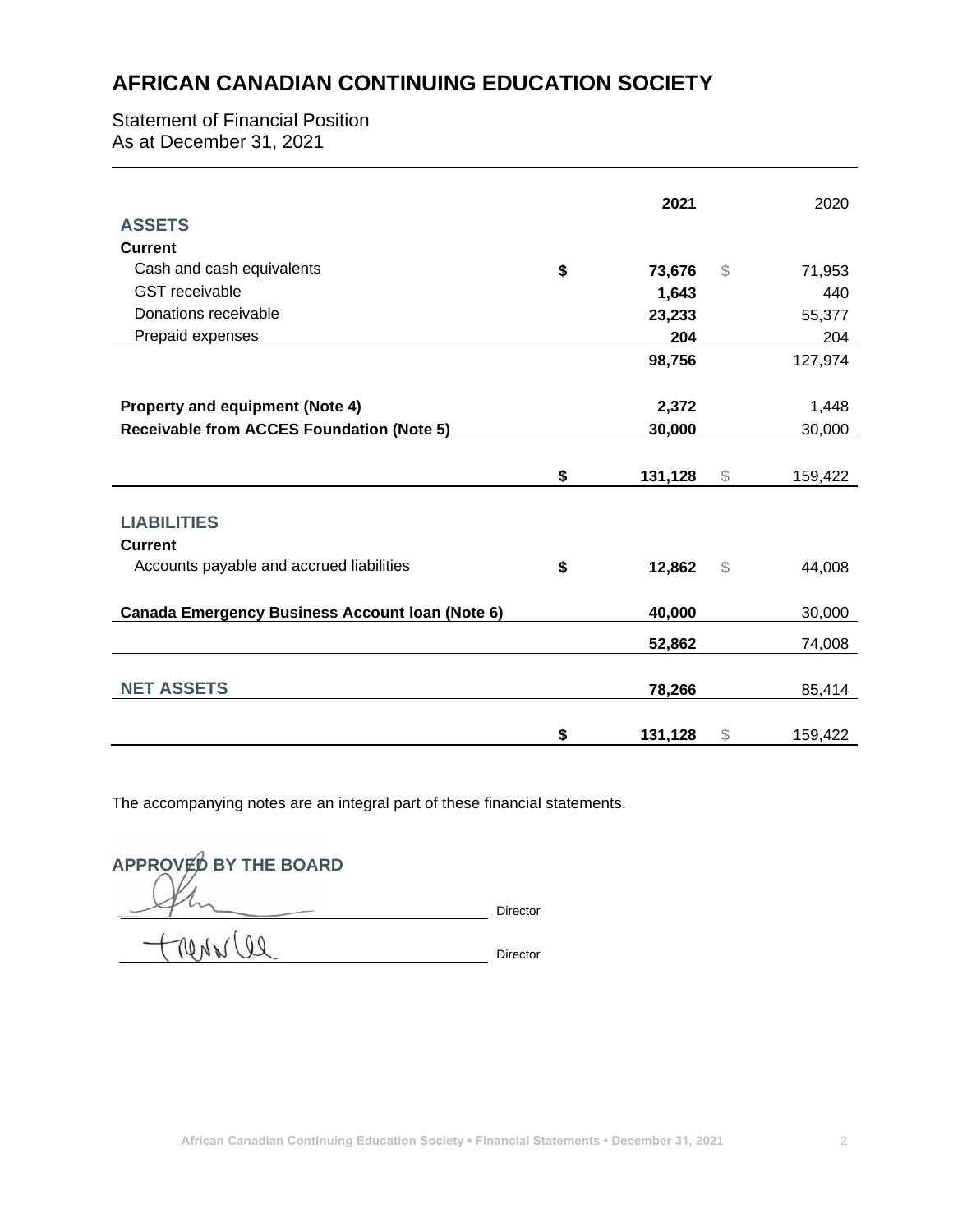Statement of Operations and Changes in Net Assets Year Ended December 31, 2021

|                                             | 2021          | 2020          |
|---------------------------------------------|---------------|---------------|
| <b>RECEIPTS</b>                             |               |               |
| Donations and fundraising                   | \$<br>272,424 | \$<br>277,890 |
| Government assistance (Note 6)              | 10,000        | 31,227        |
| Interest                                    |               | 39            |
|                                             | 282,424       | 309,156       |
| <b>EXPENDITURES</b>                         |               |               |
| Operating expenses (Schedule 1)             | 289,572       | 326,985       |
| <b>EXCESS OF EXPENDITURES OVER RECEIPTS</b> | (7, 148)      | (17, 829)     |
| <b>NET ASSETS, Beginning of Year</b>        | 85,414        | 103,243       |
| <b>NET ASSETS, End of Year</b>              | \$<br>78,266  | \$<br>85,414  |

The accompanying notes are an integral part of these financial statements.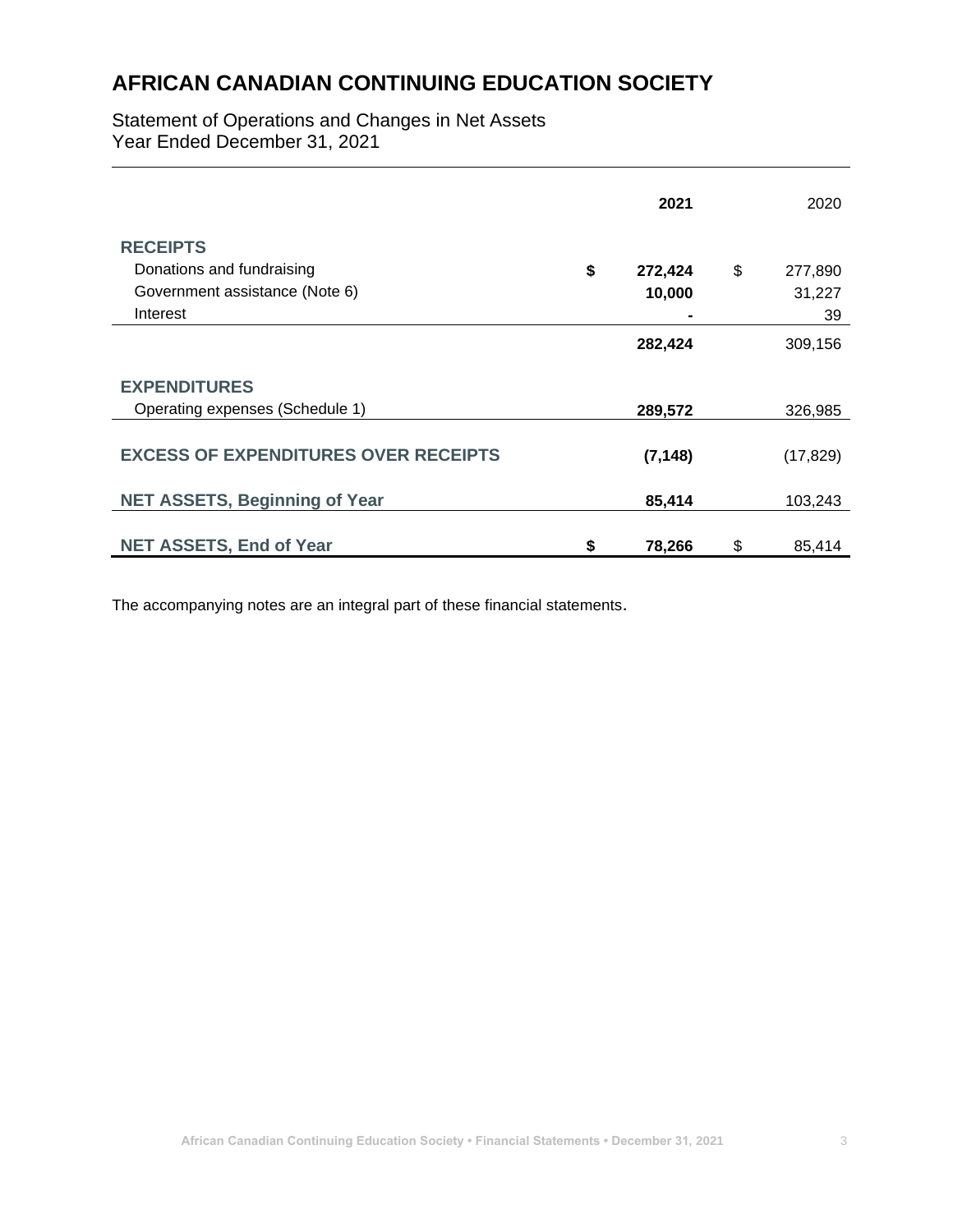Statement of Cash Flows Year Ended December 31, 2021

| <b>Cash Flows From (Used In) Operating Activities</b><br>Excess of expenditures over receipts<br>\$<br>(7, 148)<br>\$<br>(17, 829)<br>Items not affecting cash:<br>Forgivable loan included in government assistance<br>(10,000)<br>(10,000)<br>Amortization<br>398<br>362<br>Changes in non-cash working capital items:<br>Amounts receivable<br>30,941<br>(55, 889)<br>Accounts payable<br>(31, 146)<br>24,986<br>(16, 955)<br>(58, 370)<br><b>Cash Flows (Used In) Investing Activities</b><br>Purchase of property and equipment<br>(1, 322)<br><b>Cash Flows From Financing Activities</b><br>Canada Emergency Business Account Ioan<br>20,000<br>40,000<br><b>Increase (Decrease) in Cash and Cash Equivalents</b><br>1,723<br>(18, 370)<br><b>Cash and Cash Equivalents, Beginning of Year</b><br>71,953<br>90,323<br><b>Cash and Cash Equivalents, End of Year</b><br>\$<br>73,676<br>\$<br>71,953<br><b>Cash and Cash Equivalents is composed of:</b><br>Cash<br>\$<br>63,676<br>\$<br>61,953<br>Cashable term deposit<br>10,000<br>10,000<br>\$<br>\$<br>73,676<br>71,953 |  | 2021 | 2020 |
|-------------------------------------------------------------------------------------------------------------------------------------------------------------------------------------------------------------------------------------------------------------------------------------------------------------------------------------------------------------------------------------------------------------------------------------------------------------------------------------------------------------------------------------------------------------------------------------------------------------------------------------------------------------------------------------------------------------------------------------------------------------------------------------------------------------------------------------------------------------------------------------------------------------------------------------------------------------------------------------------------------------------------------------------------------------------------------------|--|------|------|
|                                                                                                                                                                                                                                                                                                                                                                                                                                                                                                                                                                                                                                                                                                                                                                                                                                                                                                                                                                                                                                                                                     |  |      |      |
|                                                                                                                                                                                                                                                                                                                                                                                                                                                                                                                                                                                                                                                                                                                                                                                                                                                                                                                                                                                                                                                                                     |  |      |      |
|                                                                                                                                                                                                                                                                                                                                                                                                                                                                                                                                                                                                                                                                                                                                                                                                                                                                                                                                                                                                                                                                                     |  |      |      |
|                                                                                                                                                                                                                                                                                                                                                                                                                                                                                                                                                                                                                                                                                                                                                                                                                                                                                                                                                                                                                                                                                     |  |      |      |
|                                                                                                                                                                                                                                                                                                                                                                                                                                                                                                                                                                                                                                                                                                                                                                                                                                                                                                                                                                                                                                                                                     |  |      |      |
|                                                                                                                                                                                                                                                                                                                                                                                                                                                                                                                                                                                                                                                                                                                                                                                                                                                                                                                                                                                                                                                                                     |  |      |      |
|                                                                                                                                                                                                                                                                                                                                                                                                                                                                                                                                                                                                                                                                                                                                                                                                                                                                                                                                                                                                                                                                                     |  |      |      |
|                                                                                                                                                                                                                                                                                                                                                                                                                                                                                                                                                                                                                                                                                                                                                                                                                                                                                                                                                                                                                                                                                     |  |      |      |
|                                                                                                                                                                                                                                                                                                                                                                                                                                                                                                                                                                                                                                                                                                                                                                                                                                                                                                                                                                                                                                                                                     |  |      |      |
|                                                                                                                                                                                                                                                                                                                                                                                                                                                                                                                                                                                                                                                                                                                                                                                                                                                                                                                                                                                                                                                                                     |  |      |      |
|                                                                                                                                                                                                                                                                                                                                                                                                                                                                                                                                                                                                                                                                                                                                                                                                                                                                                                                                                                                                                                                                                     |  |      |      |
|                                                                                                                                                                                                                                                                                                                                                                                                                                                                                                                                                                                                                                                                                                                                                                                                                                                                                                                                                                                                                                                                                     |  |      |      |
|                                                                                                                                                                                                                                                                                                                                                                                                                                                                                                                                                                                                                                                                                                                                                                                                                                                                                                                                                                                                                                                                                     |  |      |      |
|                                                                                                                                                                                                                                                                                                                                                                                                                                                                                                                                                                                                                                                                                                                                                                                                                                                                                                                                                                                                                                                                                     |  |      |      |
|                                                                                                                                                                                                                                                                                                                                                                                                                                                                                                                                                                                                                                                                                                                                                                                                                                                                                                                                                                                                                                                                                     |  |      |      |
|                                                                                                                                                                                                                                                                                                                                                                                                                                                                                                                                                                                                                                                                                                                                                                                                                                                                                                                                                                                                                                                                                     |  |      |      |
|                                                                                                                                                                                                                                                                                                                                                                                                                                                                                                                                                                                                                                                                                                                                                                                                                                                                                                                                                                                                                                                                                     |  |      |      |
|                                                                                                                                                                                                                                                                                                                                                                                                                                                                                                                                                                                                                                                                                                                                                                                                                                                                                                                                                                                                                                                                                     |  |      |      |
|                                                                                                                                                                                                                                                                                                                                                                                                                                                                                                                                                                                                                                                                                                                                                                                                                                                                                                                                                                                                                                                                                     |  |      |      |
|                                                                                                                                                                                                                                                                                                                                                                                                                                                                                                                                                                                                                                                                                                                                                                                                                                                                                                                                                                                                                                                                                     |  |      |      |
|                                                                                                                                                                                                                                                                                                                                                                                                                                                                                                                                                                                                                                                                                                                                                                                                                                                                                                                                                                                                                                                                                     |  |      |      |
|                                                                                                                                                                                                                                                                                                                                                                                                                                                                                                                                                                                                                                                                                                                                                                                                                                                                                                                                                                                                                                                                                     |  |      |      |
|                                                                                                                                                                                                                                                                                                                                                                                                                                                                                                                                                                                                                                                                                                                                                                                                                                                                                                                                                                                                                                                                                     |  |      |      |
|                                                                                                                                                                                                                                                                                                                                                                                                                                                                                                                                                                                                                                                                                                                                                                                                                                                                                                                                                                                                                                                                                     |  |      |      |

The accompanying notes are an integral part of these financial statements.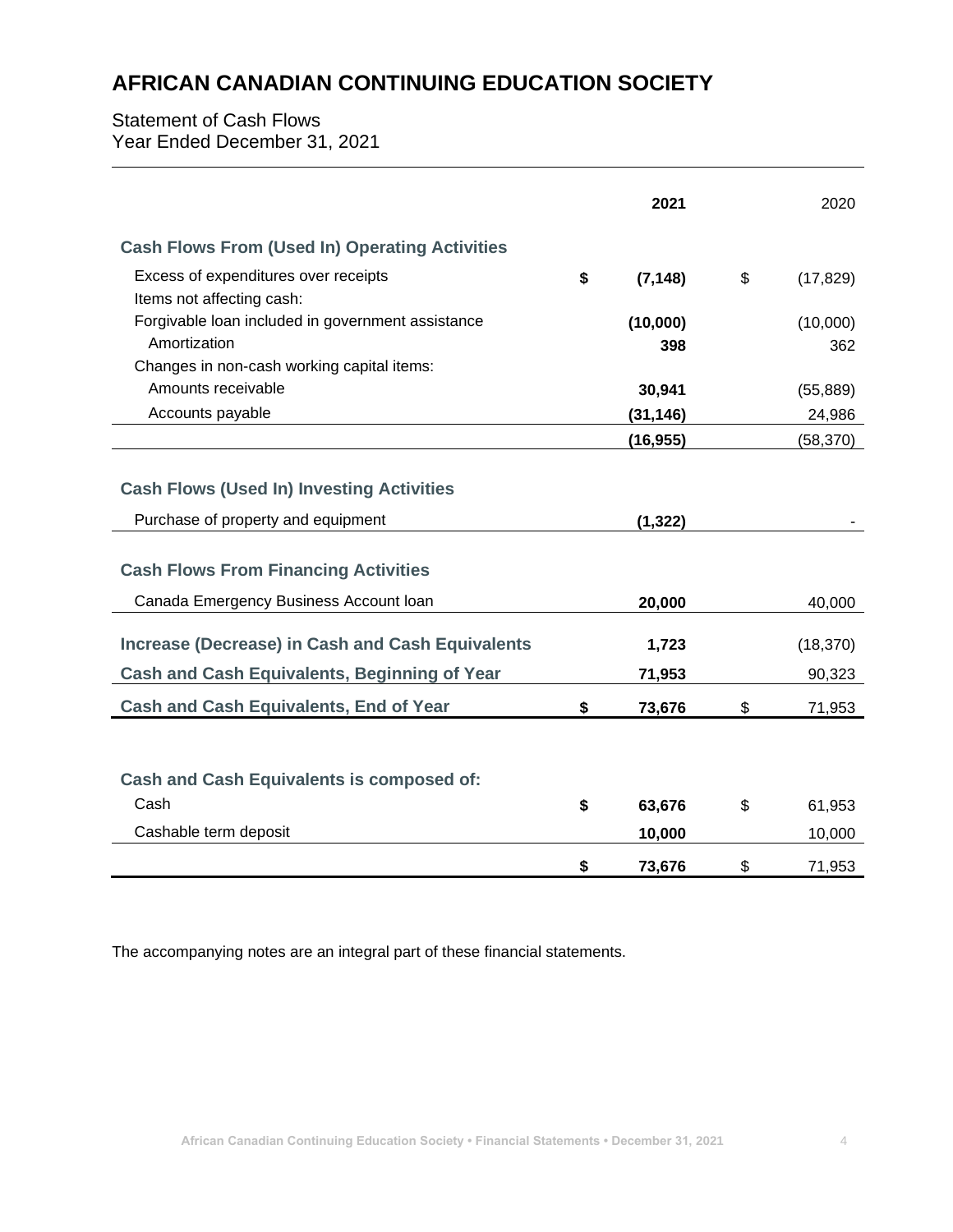Notes to Financial Statements December 31, 2021

### **1. OPERATIONS**

The Society was incorporated in British Columbia on October 5, 1993, and has transitioned to the *Society Act (British Columbia)* that came into force on November 28, 2016.

The Society's primary activity is to provide funding for the continuing education of children and youth in the Kakamega District of Kenya. The Society receives a significant portion of its revenue from donations and grants from the public and may not be able to maintain its current level of operations should this funding be significantly reduced or ended.

On March 11, 2020, the World Health Organization declared the novel coronavirus disease outbreak a pandemic (the "Pandemic") and on March 18, 2020, the Government of British Columbia declared a state of emergency to support the Pandemic response. The Pandemic has significantly affected workforces and economies in British Columbia, including the Society and its supporters/donors. It is not possible for the Society to predict the duration or magnitude of any adverse results of the Pandemic and its possible ongoing effects on the Society's ability to continue operations.

### **2. BASIS OF PRESENTATION**

These financial statements have been prepared in accordance with Canadian accounting standards for notfor-profit organizations ("ASNPO"), effective as at December 31, 2021.

These financial statements have been prepared on the historical cost basis, except for certain financial instruments which may be measured at fair value, as explained in the accounting policies set out below.

### **3. SIGNIFICANT ACCOUNTING POLICIES**

### **Accounting Estimates and Judgments**

The preparation of these financial statements requires management to make estimates and judgments and to form assumptions that affect the reported amounts and other disclosures in these financial statements. The estimates and associated assumptions are based on historical experience and various other factors that are believed to be reasonable under the circumstances. The results of these assumptions form the basis of making the judgments about carrying values of assets and liabilities that are not readily apparent from other sources. Actual results may differ from these estimates using different assumptions and conditions.

The estimates and underlying assumptions are reviewed on an ongoing basis. Revisions to accounting estimates are recognized in the period in which the estimate is revised if the revision affects only that period or in the period of the revision and further periods if the review affects both current and future periods.

Critical accounting estimates are estimates and assumptions made by management that may result in material adjustments to the carrying amount of assets and liabilities within the next financial year. Critical estimates used in the Society's preparation of these financial statements include, among others, the recoverability of accounts receivable. Critical accounting judgments are accounting policies that have been identified as being complex or involving subjective judgments or assessments.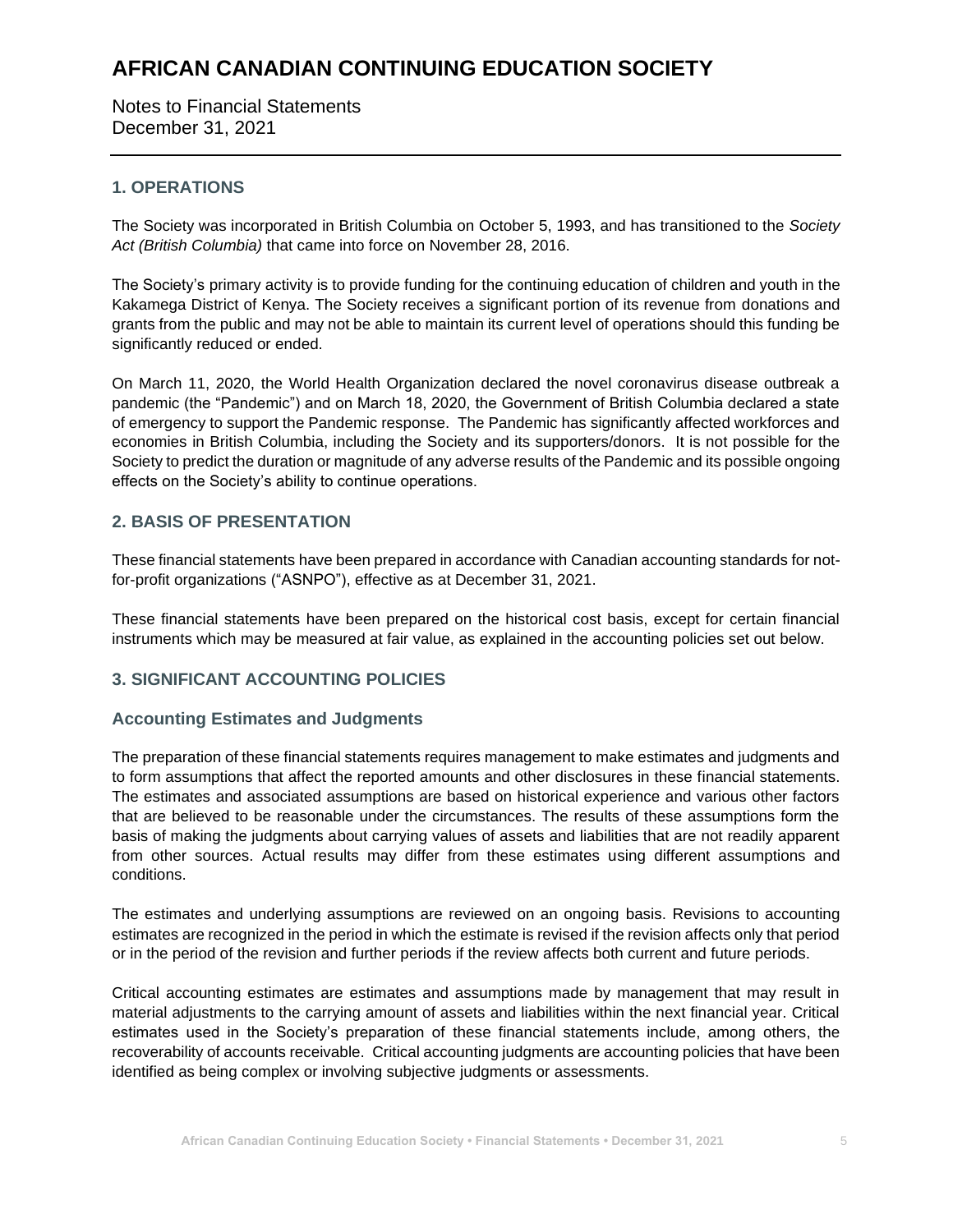Notes to Financial Statements December 31, 2021

## **3. SIGNIFICANT ACCOUNTING POLICIES (continued)**

### **Accounting Estimates and Judgments (continued)**

Critical accounting judgments used by the Society include the estimated useful life and future operating results from property and equipment and the eligibility of the Society for government assistance received and recognized on the statement of operations and changes in net assets.

### **Cash and Cash Equivalents**

Cash and cash equivalents include cash on deposit with financial institutions and term deposits which have a term to maturity of three months or less at the date of acquisition or that are readily convertible into known amounts of cash.

### **Financial Instruments**

The Society's financial instruments are cash and cash equivalents, accounts receivable, receivable from ACCES Foundation, accounts payable and accrued liabilities, and the Canada Emergency Business Account loan.

Financial instruments are measured at fair value on initial recognition and subsequently at amortized cost, except for derivatives, equity investments quoted in an active market, or if they are designated at fair value through profit and loss. Transaction costs and financing fees directly attributable to the acquisition or issue of a financial asset or financial liability that will be measured subsequently at amortized cost are added to the carrying amount of the financial asset or financial liability.

At each reporting date, financial assets are reviewed for inidications that they may be impaired. If a significant adverse change has occurred in the expected timing or amount of future cash flows from the financial asset, the carrying value of the financial asset is reduced to the highest of the present value of future cash flows from the financial asset and the amount that could be realized from selling the asset or exercising rights to any collateral.

### **Property and Equipment**

Property and equipment are stated at cost and are amortized over their estimated useful lives at the following annual rates and methods:

| Furniture and Equipment  | 20% declining balance method |
|--------------------------|------------------------------|
| <b>Computer Software</b> | 20% straight-line method     |

### **Recognition of Receipts**

Grants and donations are recorded when received or when pledged and receipt is reasonably assured. Grants and donations received to fund future period expenditures are recorded as deferred revenue until expended in that future period.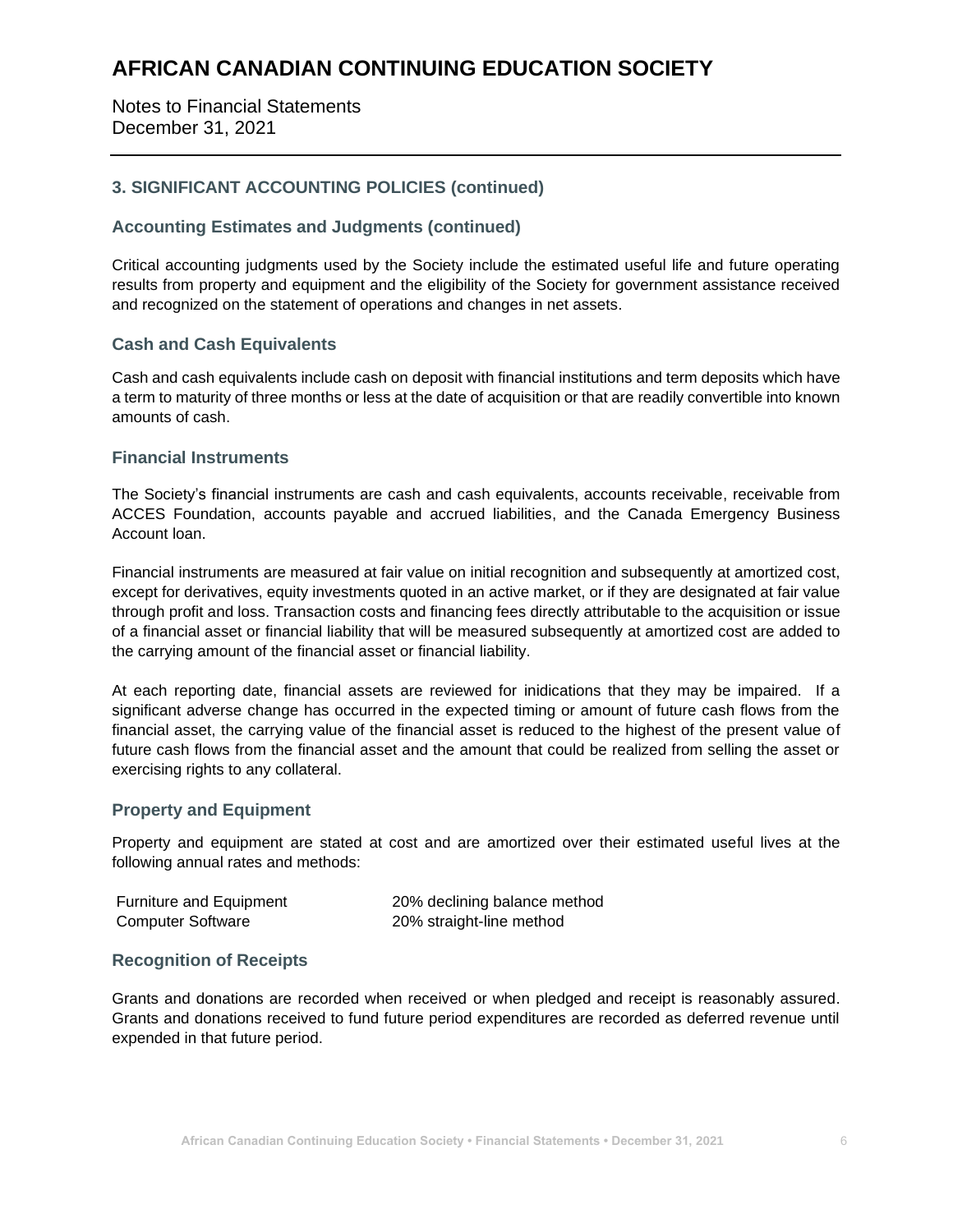Notes to Financial Statements December 31, 2021

## **3. SIGNIFICANT ACCOUNTING POLICIES (continued)**

### **Recognition of Receipts (continued)**

Government assistance related to non-capital items is recognized as income on an accrual basis in the year in which the assistance is received, unless the assistance is related to expenses of future periods in which case it is deferred and amortized to income as the related expenses are incurred. The forgivable portion of forgivable loans is recognized as income when the Company becomes entitled to receive the loan and expects to meet the requirements for forgiveness.

### **Income Taxes**

The Society is a non-profit organization and is not subject to federal or provincial income taxes.

### **4. PROPERTY AND EQUIPMENT**

|                   |        |                    |   | 2021            | 2020     |
|-------------------|--------|--------------------|---|-----------------|----------|
|                   |        | <b>Accumulated</b> |   | <b>Net Book</b> | Net Book |
|                   | Cost   | Amortization       |   | Value           | Value    |
| Equipment         | 10,906 | 8.534              | S | 2.372           | 1,448    |
| Computer software | 8,528  | 8,528              |   | $\blacksquare$  |          |
|                   | 19,434 | 17,062             | S | 2.372           | 1.448    |

### **5. RELATED PARTY TRANSACTIONS**

Related party transactions are recorded at the exchange amount agreed to by the parties to the transaction.

During the year ended December 31, 2021, the Society received \$60,000 (2020 - \$30,000) from the African Canadian Continuing Education Society Foundation (the "Foundation"), which included \$20,000 (2020 - \$20,000) as a recovery of staff salary expenses and the remainder as a general contribution. The Foundation was established by the members of the Society and all donations made to the Foundation, and the proceeds from them, are to be used for the operations of the Society.

During the year ended December 31, 2020, the Society advanced \$30,000 to the Foundation with no set terms of repayment. As at December 31, 2021, \$30,000 is receivable from the Foundation and the Society expects to receive this amount from the Foundation on or before December 31, 2023.

### **6. GOVERNMENT ASSISTANCE**

During the year ended December 31, 2020, the Society received a \$40,000 loan through the Government of Canada's Emergency Business Account program (the "CEBA Loan") which is designed to support eligible entities affected by the Pandemic. The CEBA Loan does not bear interest and is due on December 31, 2023. If the CEBA Loan is repaid on or before December 31, 2023, 25% of the CEBA Loan up to \$10,000 will be forgiven. Any amount outstanding on January 1, 2024 will bear interest at 5% per annum and will be due on December 31, 2025.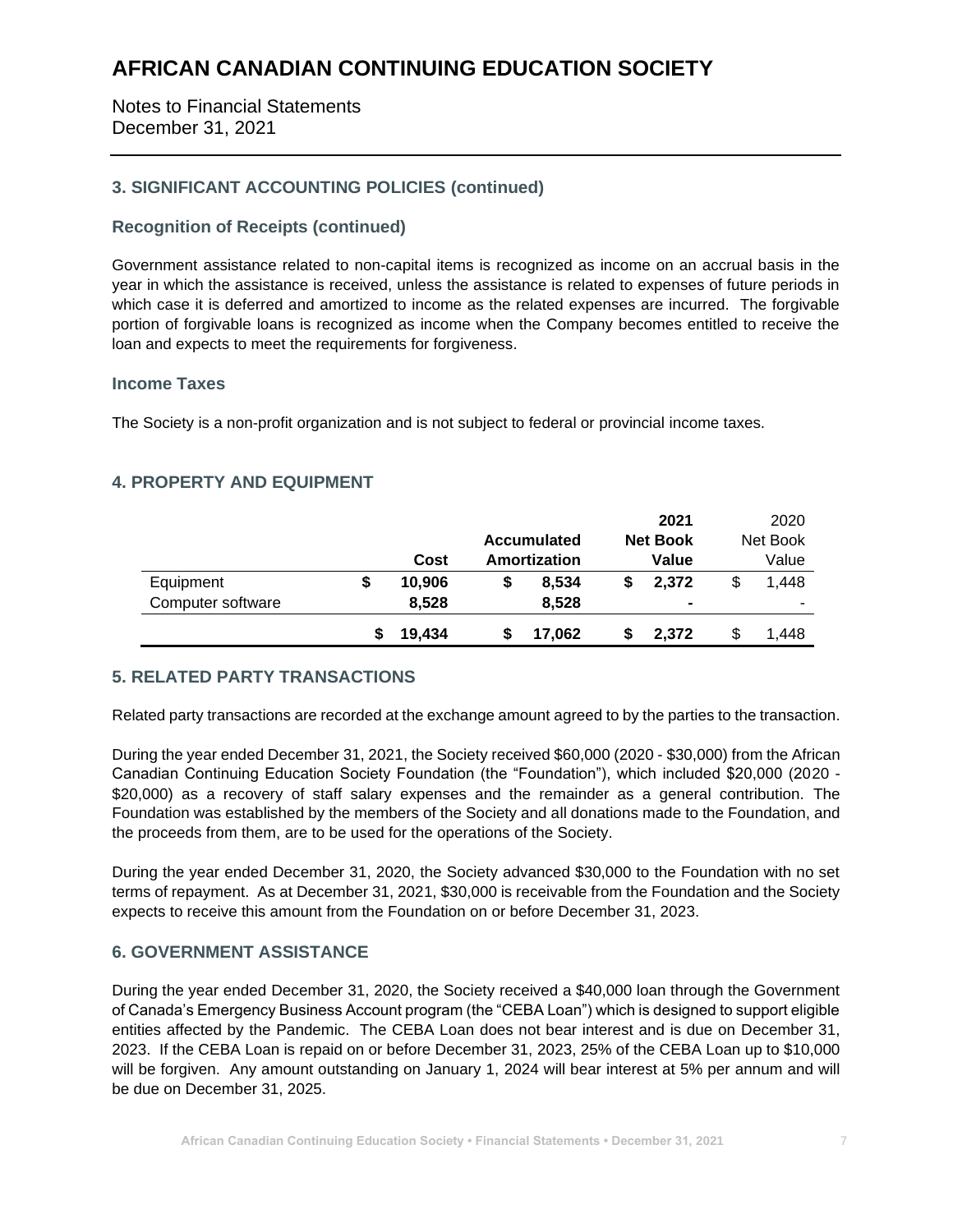Notes to Financial Statements December 31, 2021

### **6. GOVERNMENT ASSISTANCE (continued)**

The Society expects to repay the CEBA Loan before the maturity date and has recognized the \$10,000 forgivable portion of the CEBA Loan as government assistance on the statement of operations and changes in net assets during the year ended December 31, 2020.

During the year ended December 31, 2021, the Society received the \$20,000 extension to the CEBA Loan. The extension is subject to the same terms and conditions as the CEBA Loan except that 50% of the amount repaid on or before December 31, 2023, up to \$10,000, will be forgiven.

During the year ended December 31, 2020, the Society also received \$21,227 through the Government of Canada's Emergency Wage Subsidy ("CEWS") program which supports payroll expenses for eligible employers during the Pandemic. The CEWS program funding has been recognized as government assistance on the statement of operations and changes in net assets.

### **7. FINANCIAL RISK MANAGEMENT**

The Society's activities expose it to a variety of financial risks, which include credit risk, foreign exchange risk, interest rate risk and liquidity risk. The Society's risk management program focuses on the unpredictability of financial markets and seeks to maximize the Society's ability to meet its mandate.

### **Credit Risk**

Credit risk is the risk of financial loss to the Society if a counterparty to a financial instrument fails to meet its contractual obligations. This risk arises from its cash and cash equivalents and accounts receivable. The Society considers this risk to be limited as cash and cash equivalents are on deposit at insured financial institutions and accounts receivable are from donations, which are collected shortly after year end, and from the Foundation, a related party.

### **Foreign Exchange Risk**

Foreign exchange risk is the risk that changes in foreign exchange rates will affect the future cash flows from the Society to its African partners, reducing amounts available for the delivery of programs in Africa. The Society manages this risk through timing of the conversion of currency with the best exchange rates available.

#### **Interest Rate Risk**

Interest rate risk is the risk that changes in interest rates will affect the fair value or future cash flows of the Society's financial instruments. The Society's interest rate risk is expected to be minimal as its cash and cash equivalents are in short-term highly liquid instruments and the CEBA Loan does not bear interest.

### **Liquidity Risk**

Liquidity risk is the risk that the Society will not be able to meet its financial obligations as they come due. Accounts payable and accrued liabilities are due within the next operating period. The Society's overall exposure to liquidity risk is minimal as the Society maintains sufficient assets to meet outstanding obligations at all times.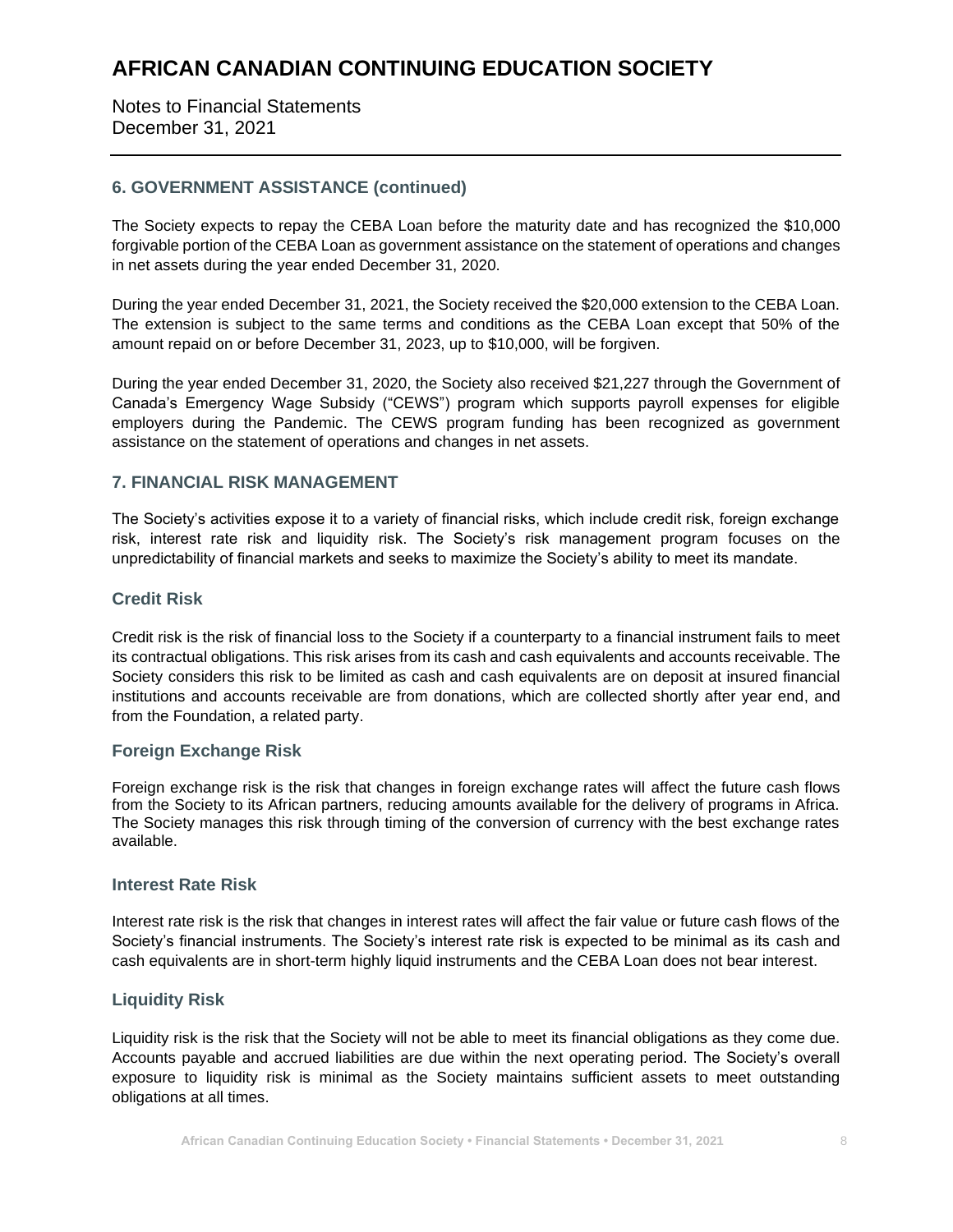Notes to Financial Statements December 31, 2021

### **8. CAPITAL MANAGEMENT**

The Society considers its capital to be its net assets. The net assets are used to obtain grants and other funding to enable the Society to provide support for the continuing education of children and youth in the Kakamega District of Kenya.

The Society obtains the funds which make up its net assets from the portion of grants allocated to administrative activities and from specific fundraising for this purpose.

The Society's capital management objectives have not changed and there are no externally imposed restrictions on its capital.